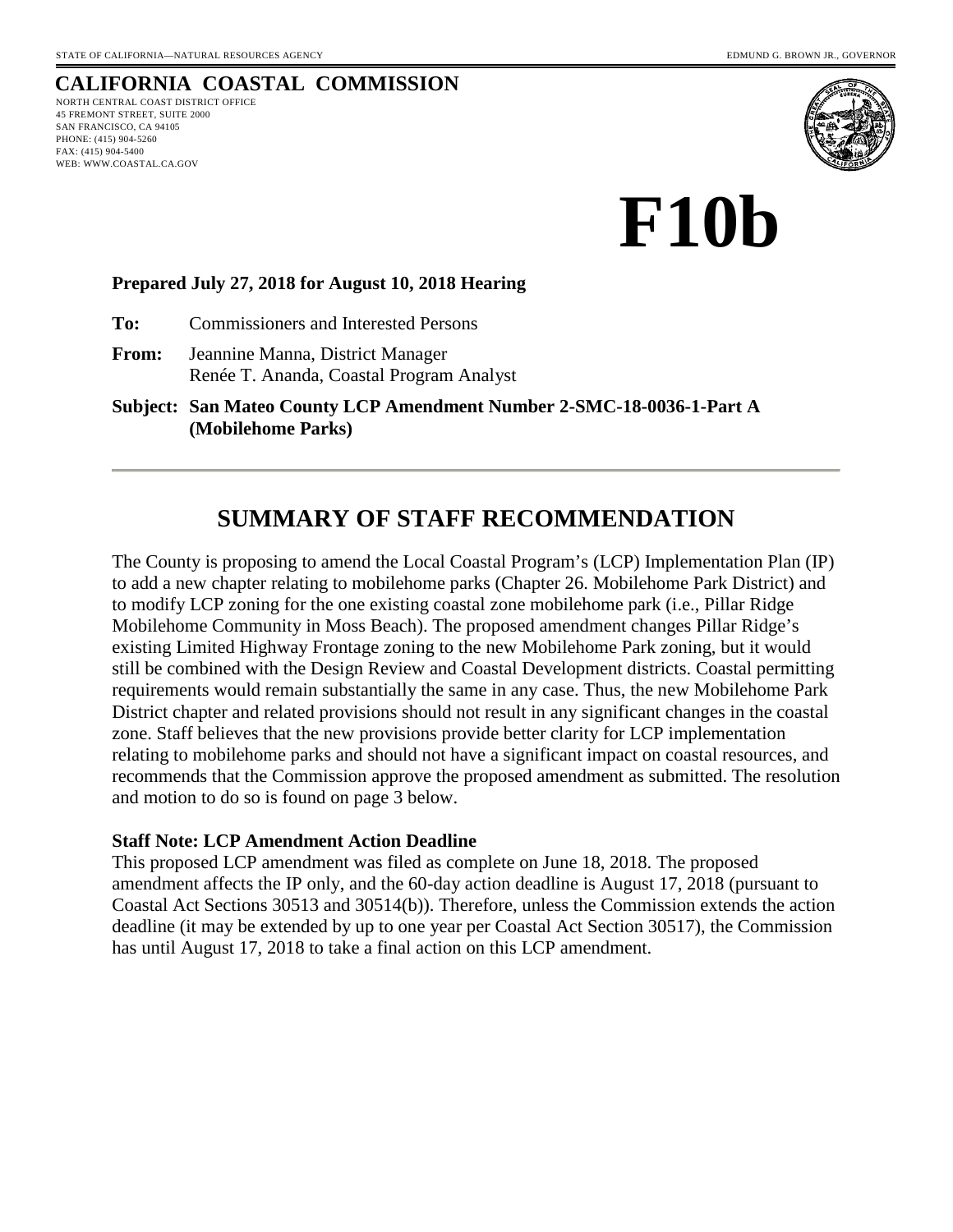# **TABLE OF CONTENTS**

### **EXHIBITS**

[Exhibit 1:](https://documents.coastal.ca.gov/reports/2018/8/f10b/f10b-8-2018-exhibits.pdf) Proposed IP Amendment and Map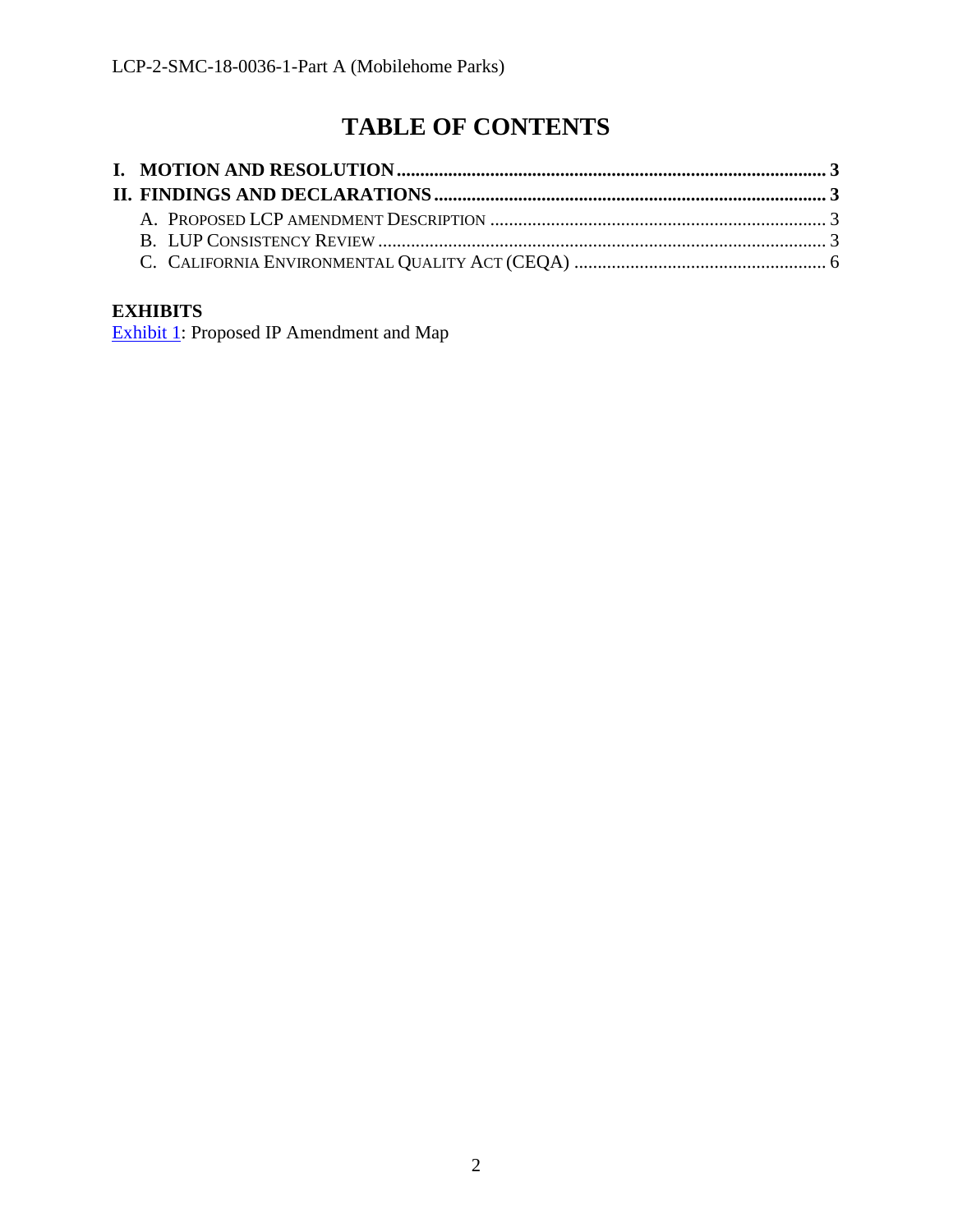# <span id="page-2-0"></span>**I. MOTION AND RESOLUTION**

Staff recommends that the Commission, after public hearing, approve the proposed LCP Implementation Plan (IP) amendment as submitted. This amendment applies to the IP only, so the Commission needs to make only a single motion in order to act on this recommendation. Thus, staff recommends a **NO** vote on the motion below. Failure of the motion will result in the certification of the IP amendment as submitted and adoption of the following resolution and findings. The motion passes only upon an affirmative vote of a majority of the Commissioners present.

*Motion: I move that the Commission reject Implementation Plan Amendment LCP-2- SMC-18-0036-1-Part A as submitted by San Mateo County, and I recommend a no vote.*

*Resolution: The Commission hereby certifies Implementation Plan Amendment LCP-2- SMC-18-0036-1-Part A as submitted by San Mateo County and adopts the findings set forth below on the grounds that the amendment is consistent with and adequate to carry out the certified Land Use Plan. Certification of the Implementation Plan amendment complies with the California Environmental Quality Act because either 1) feasible mitigation measures and/or alternatives have been incorporated to substantially lessen any significant adverse effects of the plan on the environment, or 2) there are no further feasible alternatives or mitigation measures that would substantially lessen any significant adverse impacts which the Implementation Plan amendment may have on the environment.* 

# <span id="page-2-1"></span>**II. FINDINGS AND DECLARATIONS**

### <span id="page-2-2"></span>**A. PROPOSED LCP AMENDMENT DESCRIPTION**

The proposed amendment would add a new chapter relating to mobilehome parks (Chapter 26. Mobilehome Park District) and would modify LCP zoning for the one existing coastal zone mobilehome park (i.e., Pillar Ridge Mobilehome Community in Moss Beach), changing its zoning from the existing Limited Highway Frontage (H-1) zoning to the new Mobilehome Park zoning designation (MH). Pillar Ridge's current Design Review (DR) and Coastal Development (CD) combining designations would remain. The new MH LCP Chapter identifies provisions for development of new, and operation of existing, mobilehome parks, but does not otherwise modify any coastal permitting requirements. See **[Exhibit 1](https://documents.coastal.ca.gov/reports/2018/8/f10b/f10b-8-2018-exhibits.pdf)** for the proposed IP amendment.

## <span id="page-2-3"></span>**B. LUP CONSISTENCY REVIEW**

The proposed amendment affects only the IP component of the San Mateo County LCP. The standard of review for IP amendments is that they must be consistent with and adequate to carry out the policies of the certified LUP. Pertinent LUP policies for review of the proposed amendment include the LCP's Housing and Visual Resources protection policies, including Policies 3.6 and 3.11 with respect to housing and Policies 8.28, 8.30, and 8.32 in regards to visual resources.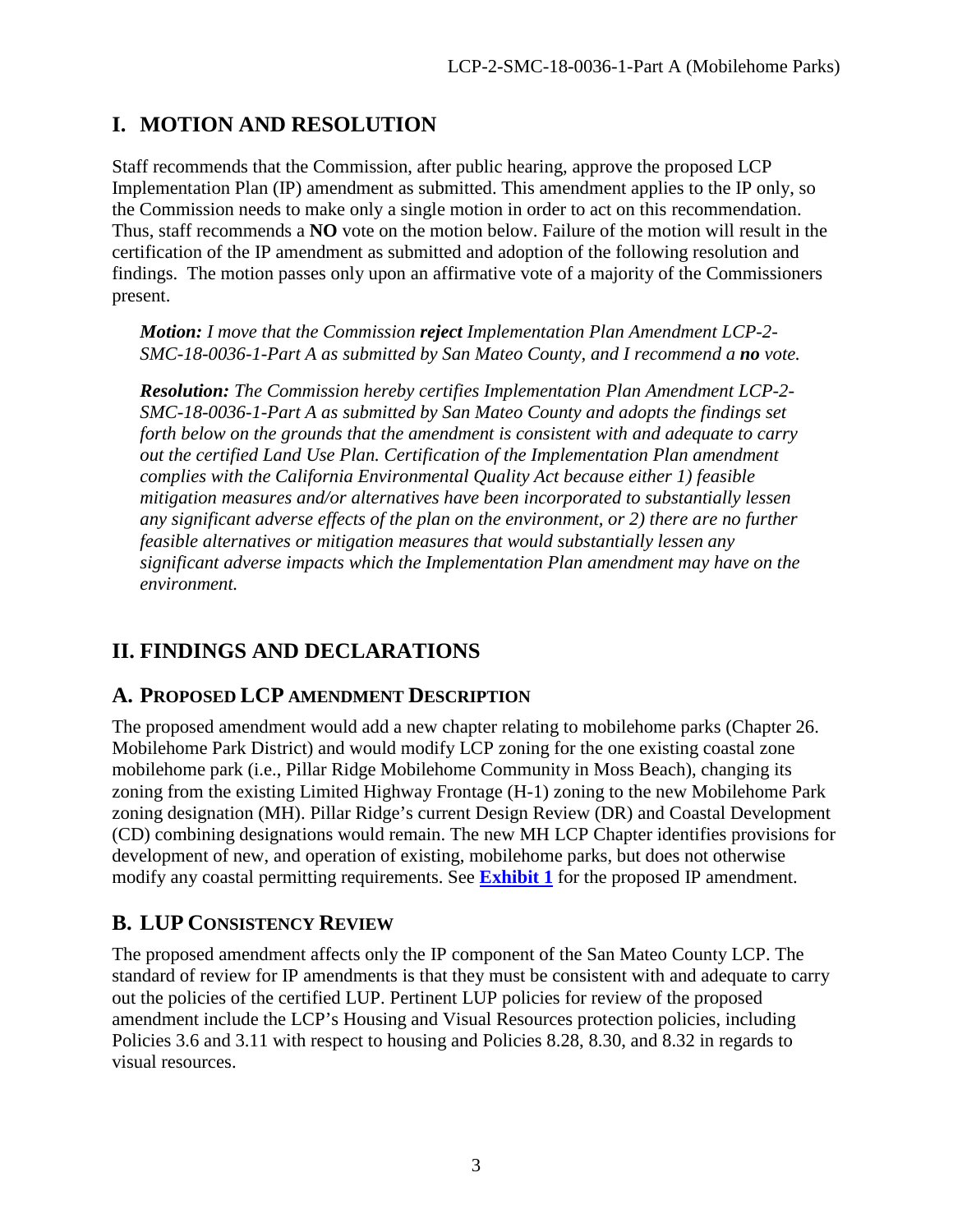In terms of housing policies, the LUP clearly provides for the protection of housing within the Coastal Zone. Policy 3.6 provides for the distribution of affordable units in the Coastal Zone, and requires that a "fair share" of affordable housing units be allocated to both the Midcoast and the South Coast areas of the County. Policy 3.11 specifically provides for the protection of the Pillar Ridge Mobilehome Community, which it designates as an affordable housing site, including by prohibiting its demolition or loss in any way. Policies 3.6 and 3.11 state in relevant part as follows:

#### *Policy 3.6 Allocation of Affordable Units*

- *a. In order to reduce home-to-work travel distance within the Coastal Zone, and to encourage shared responsibility for housing by subarea roughly proportional to employment opportunities available in the subarea, allocate the "fair share" as follows:*
	- *(1) In the Midcoast, allocate 50% to the unincorporated area, with no more affordable units to be built in the rural unincorporated area than allowed by Policy 3.24, and 50% to Half Moon Bay.*
	- *(2) In the South Coast, allocate 100% to the extent water and sewer capacities are available.*
- *b. Through the County Planning Department and the Housing and Community Development Division (HCD), cooperate with the City of Half Moon Bay toward achieving its fair share housing allocation.*

*Policy 3.11 Protection of the Pillar Ridge Manufactured Home Community Designate the existing Pillar Ridge Manufactured Home Community as an affordable housing site. Prohibit the demolition or displacement of this manufactured home community.* 

In terms of visual policies, the LUP also clearly protects visual resources, including community character, within the coastal zone. For example, LUP Policy 8.13 includes special design criteria within coastal communities, including Moss Beach where Pillar Ridge is located. In addition, LUP Policy 8.28 identifies protected scenic corridors, including areas abutting scenic roads, and ensures protection for outstanding views, flora, geology, and other unique attributes. LUP Policy 8.30 also designates the Coast Highway (Highway 1) north of Half Moon Bay where Moss Beach is located as a County Scenic Road and Corridor, and LUP Policy 8.32 requires specific regulation for such Scenic Corridors. These policies state in relevant part as follows:

#### *Policy 8.13 Special Design Guidelines for Coastal Communities*

- *a. Montara-Moss Beach-El Granada-Miramar* 
	- *(1) Design structures that fit the topography of the site and do not require extensive cutting, grading, or filling for construction.*
	- *(2) Employ the use of natural materials and colors that blend with the vegetative cover of the site.*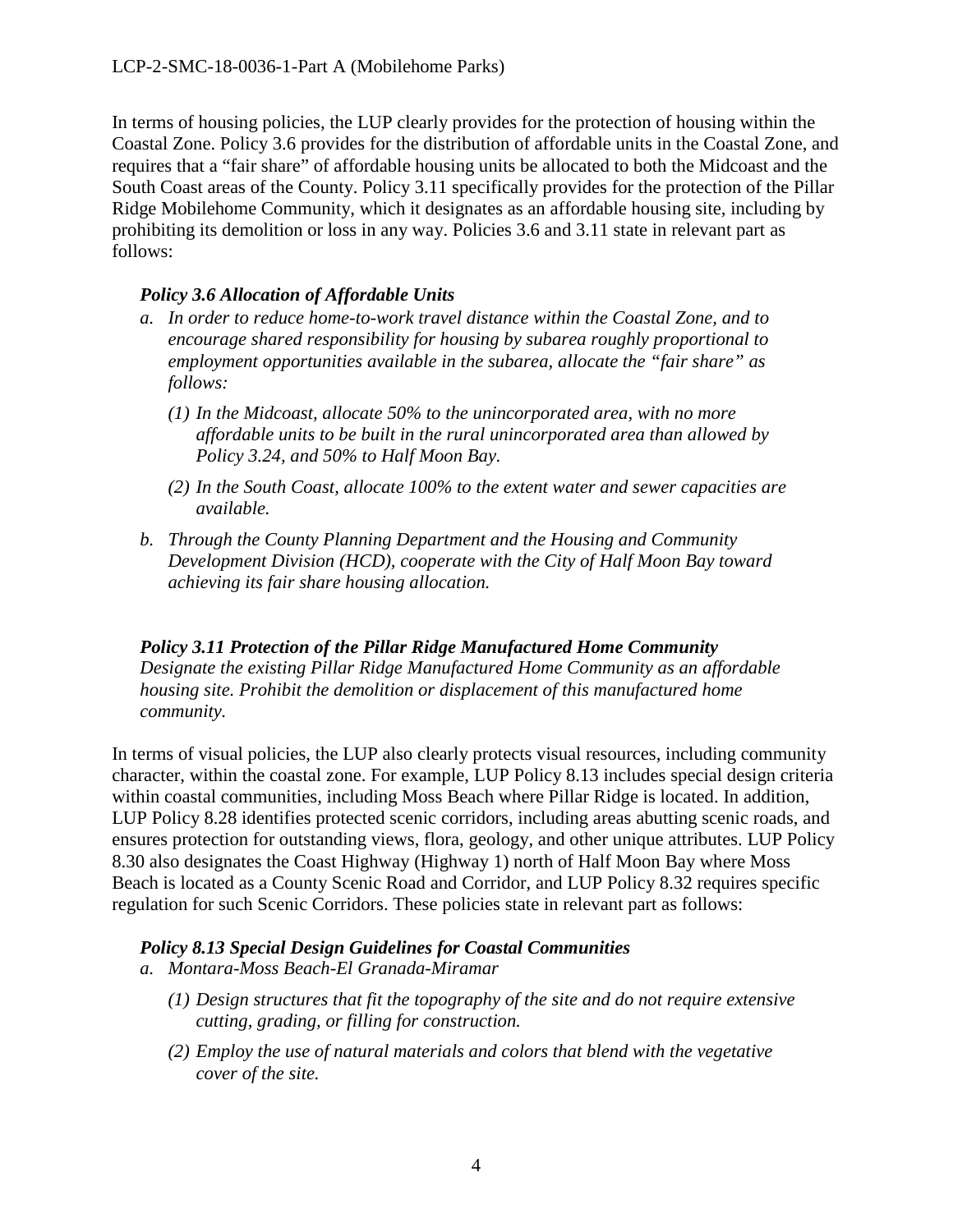- *(3) Use pitched roofs that are surfaced with non-reflective materials except for the employment of solar energy devices. The limited use of flat roofs may be allowed if necessary to reduce view impacts or to accommodate varying architectural styles that are compatible with the character of the surrounding area.*
- *(4) Design structures that are in scale with the character of their setting and blend rather than dominate or distract from the overall view of the urbanscape.*
- *…*

#### *Policy 8.30 Designation of County Scenic Roads and Corridors*

- *a. Expand existing County Scenic Corridors to include the visual limits of the landscape abutting the scenic road.*
- *b. Designate County Scenic Roads and Corridors as shown on the Scenic Roads and Corridors Map for the Coastal Zone. These are Coast Highway north of Half Moon Bay city limits (State Route 1), Half Moon Bay Road (State Route 92), La Honda Road (State Route 84), Higgins-Purisima Road, Tunitas Creek Road, Pescadero Road, Stage Road, Cloverdale Road, and Gazos Creek Road (Coast Highway to Cloverdale Road).*

#### *Policy 8.32 Regulation of Scenic Corridors in Urban Areas*

- *a. Apply the regulations of the Design Review (DR) Zoning Ordinance.*
- *b. Apply the design criteria of the Community Design Manual.*
- *c. Apply specific design guidelines for Montara, Moss Beach, El Granada, Princetonby-the-Sea, Miramar, San Gregorio, and Pescadero as set forth in Urban Design Policies of the LCP.*

As indicated above, the only existing mobilehome park in the County's coastal zone is the almost 20-acre Pillar Ridge Mobilehome Community in Moss Beach. Mobilehome parks such as Pillar Ridge historically have been, and continue to be, unique residential areas that provide a source of housing distinct from, and generally more affordable than, other types of housing. Pillar Ridge provides affordable housing in Moss Beach and the new zoning designation allows for the continuance of such use, consistent with LCP Policy 3.6 and LCP Policy 3.11. The new MH zoning designation recognizes Pillar Ridge's existing use as a mobilehome park along with uses ancillary and necessary for its operation, and does not affects its status in any way.

In terms of the new Mobile Home Park District LCP chapter (i.e., Chapter 26), it identifies provisions for development of new, and operation of existing, mobilehome parks, including establishing height limits for Pillar Ridge consistent with other residential development in the coastal zone, but does not otherwise modify any coastal permitting requirements. The provisions there, when coupled with the LCP's other provisions related to coastal development, should ensure appropriate protection of coastal resources, including public views, consistent with the LCP.

In short, the amendment provides greater detail related to mobilehome parks, but will not result in an intensification of existing land uses, and doesn't require any physical changes to existing development at Pillar Ridge in order to be consistent with the new zoning. Pillar Ridge will